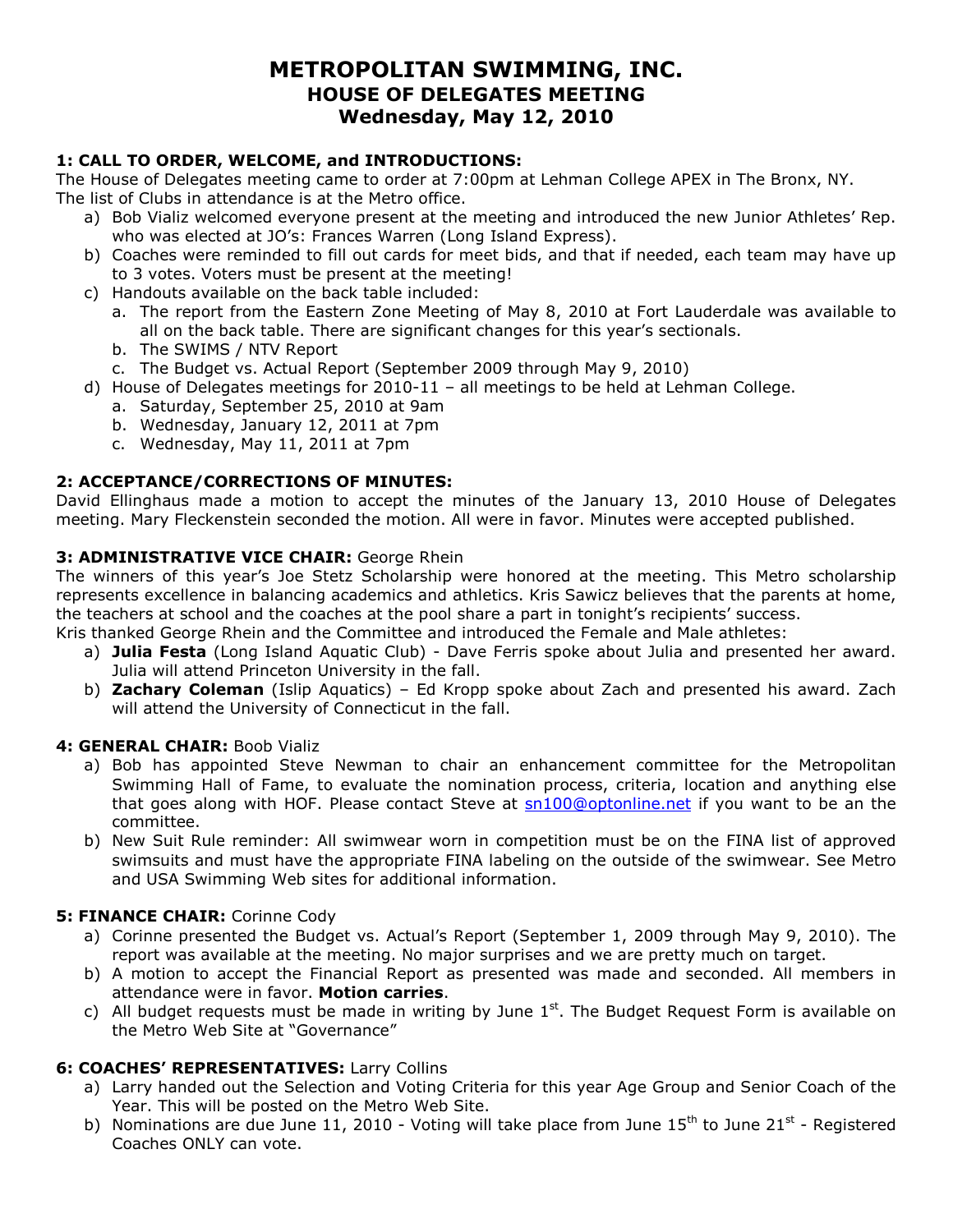c) A motion to accept the criteria as amended was made by Tom Bruder, seconded by Rob Ortoff and accepted by all.

# **7: REGISTRATION COORDINATOR:** Barry Roffer

- a) Reminder: all coaches must send in their new certifications before their coaches' card expires so they can receive a new card on time – NO coach should be allowed on deck without a current card!
- b) Registrations must be done electronically with hard copies and fees to follow. NO hand written registration will be allowed. If you make a change on a swimmer, make sure to also renew the registration. "Changes" only will not officially register a swimmer!
- c) Coaches please match your team manager database with the database report from Metro. Make sure that first-middle-last names, birth dates and USS numbers are identical on both reports. If there is a problem, please talk to Barry as soon as possible.

# **8: TECHNICAL PLANNING:** David Ellinghaus

- a) **Proposed 2010 Championship Meet Calendar**: Dave Ellinghaus made a motion to adopt the 2010 championship schedule as proposed:
	- Zone "Qualifier" Option #1 February 11-13 **Option #2 February** 18-20 or **19-21**
	- Senior Mets Option #1 February 18-21 **Option #2 February 24-27**
		- Silver Championships March 4-6
		- 8-Under Championship March 12-13
		- Junior Olympics March 18-20
		- $\bullet$  Age Group March 25-27
	- Eastern Zone Meet March 31-April 2
- b) A motion to accept the calendar with **Option #1** for Zone Qual. and Senior Mets was made by Kevin Storrs and seconded by Fred Fritsch. Discussion followed. Motion was rejected.
- c) A motion to accept the calendar with **Option #2** for Zone Qual. and Senior Mets was made by Fred Fritsch, and seconded by Don Wagner. Discussion followed after which the motion for **Option #2** was accepted by all. Dates of February 19-21 were chosen upon pool availability on Monday, February 21st.
- d) **The qualifying times for Metro championship meets** for the summer of 2010 and the short course season of 2011 have been revised. They are available on the Metro Website. All changes are in red and bold.

# **9: DIVERSITY LIAISON:** Ray Willie

- a) The first Metropolitan Swimming Diversity Camp was held April  $2^{nd}$  at Pace University in Pleasantville, NY. Former Olympian Anthony Ervin was a guest at the camp and worked with the swimmers. Anthony Ervin became the first swimmer of African-American descent to make the US Olympic Team. He went on to win Gold in Sydney.
- b) Verizon and USA Swimming sponsored the event allowing about 33 swimmers to attend for free (about half of them registered with USA Swimming). The camp received recognition in three newspapers and on Swimnetwork.com. Many coaches and older athletes helped coach this very successful clinic: Mike Kane, James Kutrone, Renee Rosenkranz, Elliot Ptasnik, Vladimir Sreckovic, Tom Cohil, Jeff Chu
- c) Metro has a new Diversity Page on the Web site. It will be updated as often as possible.

# **10: SAFETY CHAIR:** Jeff Chu

- a) Coaches please make sure that your registrations are up-to-date.
- b) On June 19<sup>th</sup> at the Huntington Yacht Club: Challenge / Review Course in CPR and Coaches Safety or First Aid. Please check the Metro Web Site for more information and registration form.

# **11: OPEN WATER:** Bea Hartigan

- a) This year's Open Water has a 10K added to the 5K race. Please try to attend this challenge if your swimmers are interested in Open Water.
- b) 7-time professional Australian Marathon Swimmer Shelley Taylor-Smith should be in attendance at this year's Open Water event!

# **12: SWIM-A-THON:** Richie Finkelstein

a) Rich has had a few requests for information on how to go about setting up and running a Swim-a-Thon. However, he has not been notified of actual Swim-a-Thons and their results. If you run a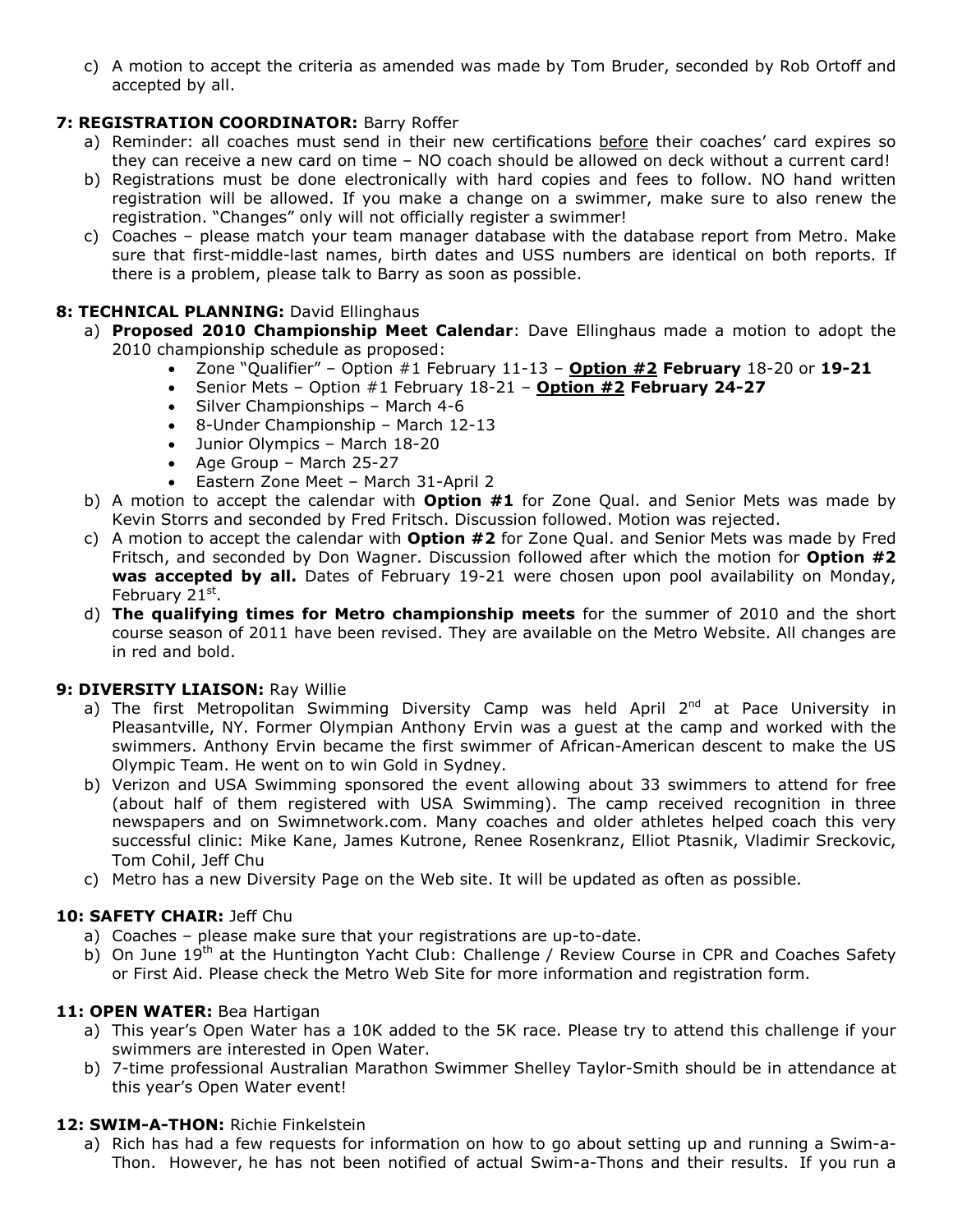Swim-a-Thon you should let Rich know what worked and what didn't, along with any suggestions so that he can forward info to USS to try to make them more attractive.

# **13: ELECTIONS:** Bob Vializ

The Nominating Committee presented the **slate of officers** for election. David Ellinghaus made a motion to accept the following members for a two-year term. The above motion was seconded. All voting members were in favor – **Slate of officers was accepted as voted on by acclamation**.

- a) General Chair: Mary Fleckenstein
- b) Administrative Vice Chair: Michael Morrissey
- c) Senior Chair: Don Wagner
- d) Finance Chair: George Rhein
- e) Secretary: Monique Grayson
- f) Athlete's Rep for Review Board: Andrew Schunk Seeing that no races were contested, a motion was made that the secretary cast one ballot for each office. All were in favor. **Congratulations to all.** The Nomination Committee also presented the following **slate of officers** for election:
- g) Coaches Rep: Two candidates: Larry Collins (BLUE) and Jim Wargo (COND). They both introduced themselves. A vote by written ballot followed: Result of the vote: **Larry Collins**. A motion to destroy the ballots was made and seconded. All in favor. All ballots were destroyed.

#### **14: OLD BUSINESS:**

None

#### **15: NEW BUSINESS:**

- a) Don Wagner Don presented his two proposals again. They were first presented at the HOD in January. Information was again available as handout at this HOD meeting.
	- a. First proposal was about Senior Circuit Meets. There is money available in the budget for Senior Swimming. Placement of those meets is up to the Senior Committee of which Don is now chairman!
	- b. Second proposal was about Training Camp for top 20-30 Metro swimmers in Colorado Springs. Qualifying times required for funding of this training camp would be based on LCM times. Since this is not in the budget, Don needs to send a Budget Request to the Finance Committee before June  $1^{st}$ . The Budget Committee will work on it and vote will then take place at the September HOD.
- b) Dave Ferris Dave questioned the reason why the Eastern Zone Spring Meeting has been and will again be held in Fort Lauderdale, FL instead of within the Eastern Zone. Bob mentioned that the subject of the location was discussed at the EZ Meeting and that 9 out of 12 LSC's wanted the meeting to be held in Fort Lauderdale. Access to Fort Lauderdale is easier, faster and cheaper for many of the LSCs in the Eastern Zone! In addition, when held in Fort Lauderdale at the Hall of Fame, the LSC hosting the meeting gets a very good deal.

Dave mentioned that, two years ago, the EZ meeting was held in Virginia. A coaches meeting was also held at the time. Dave would like to re-open the subject of the EZ Meeting location at the Aquatic Convention in September, so that coaches could attend. Bob answered that, typically, coaches do not attend the EZ Spring meeting and that the special meeting that was held in 2008 in Reston, VA, with the presence of Mark Schubert, was for a selected group of invited coaches from the Eastern Zone.

c) Ron Olsen – Question about the North and South Speedo Champions Series for 2011. Both meets will now be held on the same weekend (March 24-27, 2011) and will be a closed meet by region. North must go north, and South must go south. Each region will be able to make it's own rules about bonus times and decide on their qualifying times.

#### **16: MEET BIDS FOR 2010-2011:** David Ellinghaus

a) At the TP meeting of May  $1<sup>st</sup>$ , the committee reviewed the alignment for championship meets. We did make some adjustments. Four teams that were in the North for Silvers but Central for Age Group will now go to Central for both meets: **FAST – GAEL – Y Middies – Silver Streaks.** No changes for Age Group as all 4 meets in 2010 had about the same number of athletes and entries. All four meets were small and this was probably due to the fact that it was held during the school vacation week. We will review this again after the 2011 season.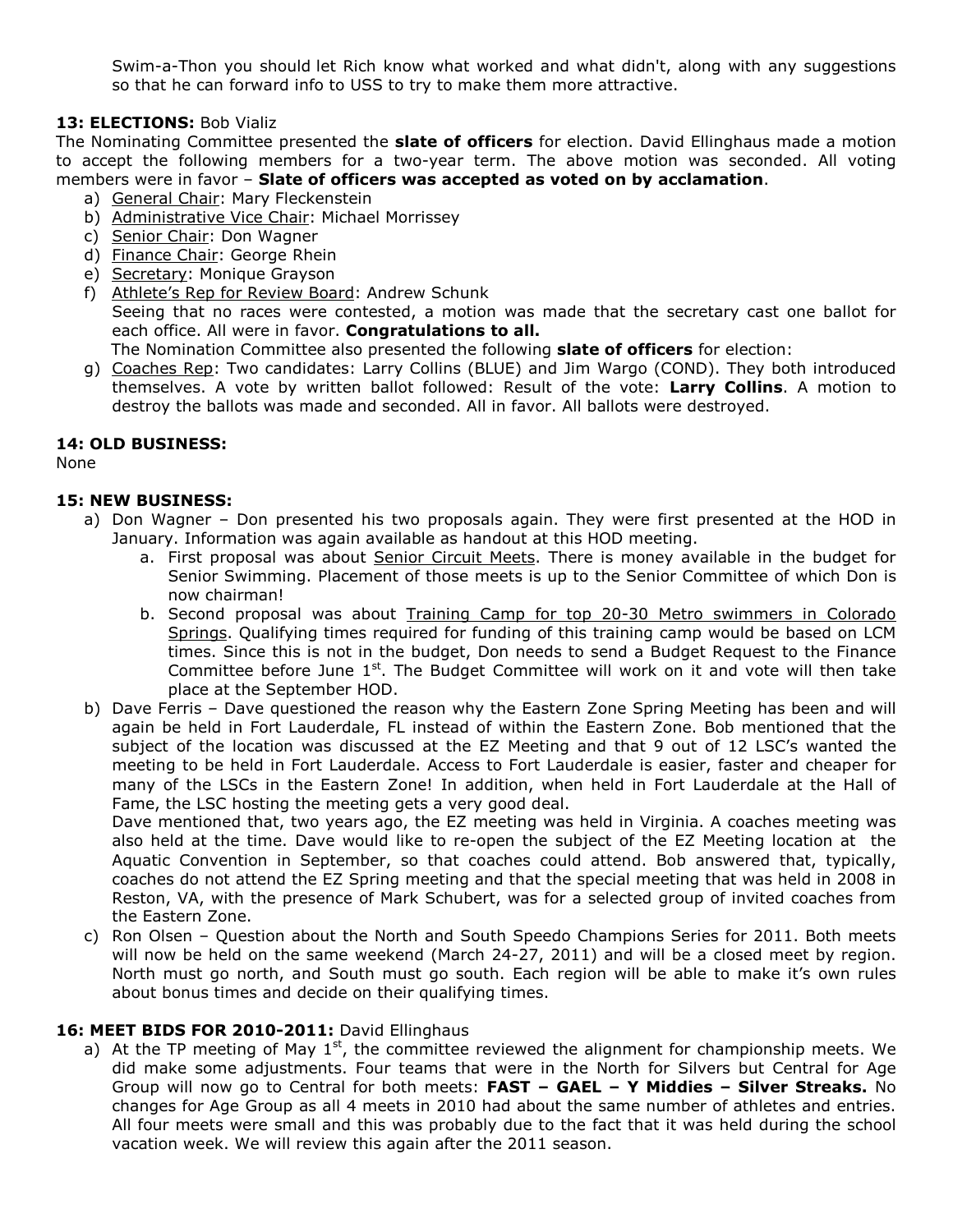- b) Times Standards for the 2010 Long Course meets (Senior Mets and JO's) and for the 2011 Short Course meets (Senior Mets, ZQ, JO's, Silvers and Age Group) have been updated and are available on the Metro Web site.
- c) **Championship Meets' Calendar sites for 2011**:
	- **Zone Qual**. (Feb. 19-21) Metro will run meet at Lehman.
	- **Sr. Mets** (Feb. 24-27) Metro will run meet at Lehman.
	- **Silver Championships** (March 4-6): North: NYSA; Central: APEX; South: TVSC
	- **8-Under Championships** (March 12-13): Condors at Felix Festa
	- **Junior Olympics** (March 18-20) Nu-Finmen at Eisenhower Park **(***NFS will check on that as Rich Finkelstein believes that Y States are that same weekend at Eisenhower Park***)**
	- **Age Group**: (March 25-27) 4 sites: **North**: no bids - TBA – **Central**: APEX – **South/Nassau**: TBA – **East/Suffolk**: TBA Dave Ferris (LIAC) made a motion to run a combined Metro Age Group Championship for South/Nassau and East/Suffolk regions (Long Island) at Nassau County Aquatic Center at Eisenhower Park. Motion was seconded. Only teams from Long Island voted on this motion. Show of hands resulted in favor of the motion. **Motion carries**.
	- **South/Nassau** and **East/Suffolk**: Combined meet hosted by LIAC at NCAC
- d) **The bidding for meets for 2010-11 took place**. A motion to accept the calendar was made, seconded and approved by all. Calendar is included at the end of the minutes.

Mary Fleckenstein took over the meeting at this time and asked for a round of applause for Bob Vializ, our outgoing General Chair. Mary thanked Bob for all he did for Metro during the past two years. Mary also thanked Brian Brown for his 4 years as Senior Chair, and Corinne Cody for her years as Finance Chair.

A motion to adjourn the HOD meeting was made, seconded, and approved by all. Meeting adjourned at 8:35pm

A brief meeting of the Executive Board followed. The Board recommended that the term of the Treasurer, held by Mary Fleckenstein, be fulfill by Corinne Cody until the May 2011 Elections. Motion was seconded and approved by all. **Motion carries**. Welcome to Corinne Cody as the new Treasurer.

#### **House of Delegates Meetings 2010-2011:**

- **September 25, 2010 Mandatory meeting for all clubs at the Lehman College APEX – one athletes' rep (13 & over) per team must be present.**
- **January 12, 2011 7:00pm at the Lehman College APEX Bid meeting**
- **May 11, 2011 7:00pm at the Lehman College APEX Bid meeting & Elections**

Submitted by Monique G. Grayson May 19, 2010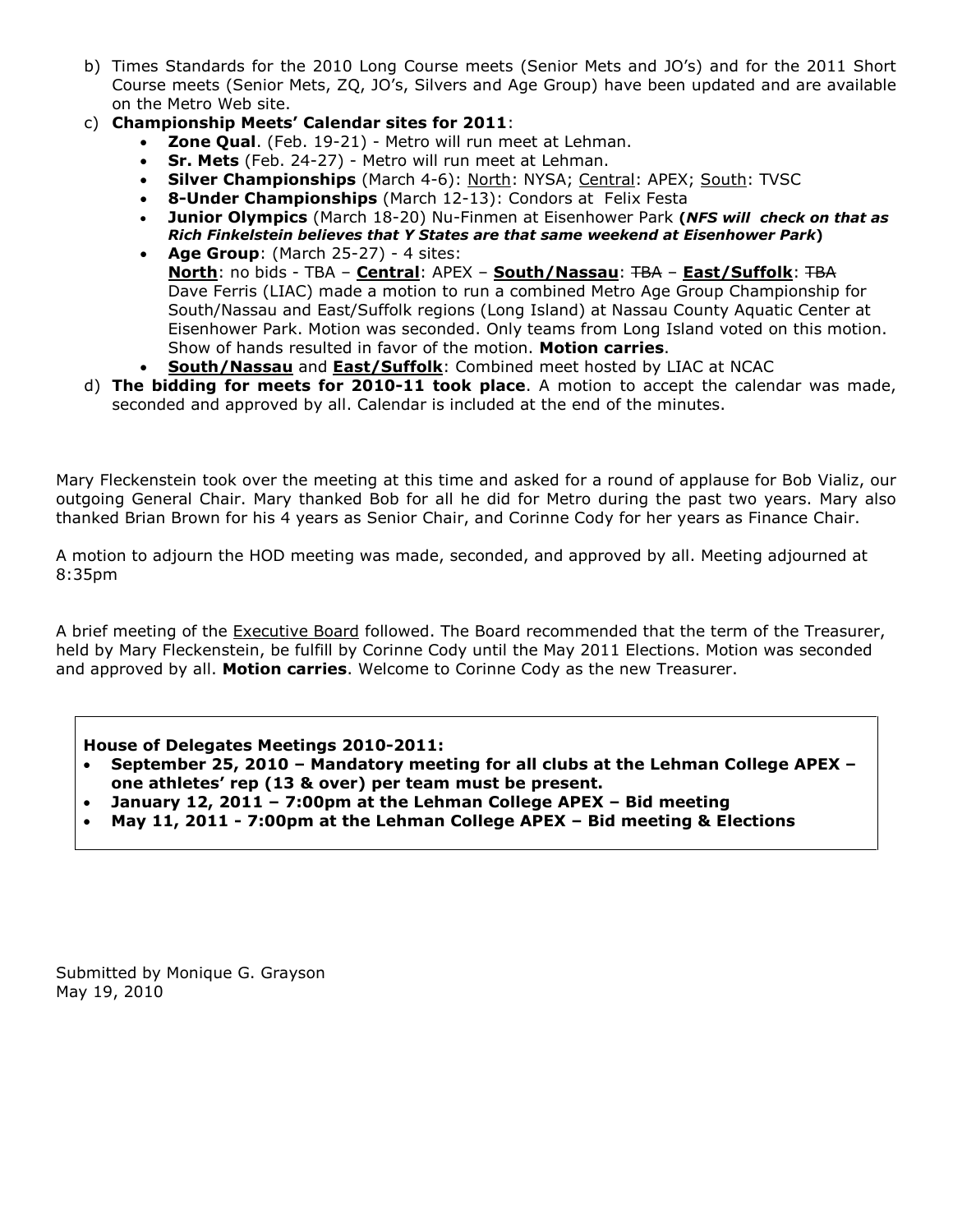# **METROPOLITAN SWIMMING, INC.**

**2010-2011 TENTATIVE CALENDAR**

**Teams have 30 days to make changes to their bids. The final Calendar will be posted no later than July 1st, 2010**

# **SEPTEMBER:**

| JEPIEMDEK;       |                                                                               |
|------------------|-------------------------------------------------------------------------------|
| 25:              | Mandatory House of Delegates Meeting: at Lehman College APEX                  |
| <b>OCTOBER:</b>  |                                                                               |
| $2 - 3:$         | Asphalt Green Season Starter - 4 sessions                                     |
| $2 - 3:$         | Suffern Sea Lions "Autumn Sunrise" at Suffern High School                     |
| $9 - 10:$        | BGNW Marlins Fall Starter - no 8 & under - 3 sessions                         |
| 10:              | Suffolk County ASCSC Relay Carnival (closed)                                  |
| 10:              | Flushing YMCA - Distance Meet                                                 |
| $15 - 17$ :      | Condors Swim Club Fall Festival Invitational                                  |
| 16:              | Newburgh Sharks - Annual Red, White & Blue - 2 sessions                       |
| $16 - 17:$       | Flushing Y - Junior Swim Championships                                        |
| 17:              | Badger Swim Club - Age Group and Open at Lehman - 2 sessions                  |
| $22 - 24:$       | Long Island Express - 5 sessions                                              |
| $22 - 24:$       | GAEL 9 & Over Invitational at IONA College - 5 sessions                       |
| $22 - 24:$       | Marist Swim Club Fall Invitational - Open                                     |
| $23 - 24:$       | Three Village Swim Club - Ann Wycoff Meet - 4 sessions (date may change)      |
| $23 - 24:$       | Patriot Swim Club at Lehman - 4 sessions                                      |
| $23 - 24:$       | LIAC - Chappy's Big Race Invitational - 5 Sessions at NCAC (date may change)  |
| 24:              | Monroe-Woodbury Marlins Swim Club                                             |
| $29 - 31:$       | YWCA Middies "Shriek or Swim" Meet- 4 sessions                                |
| 30:              | Condors Distance Invitational at Westchester Community College                |
| 30:              | Big Blue Swimming "Harvest Relays & Sprints" - 12 & Under - 2 sessions        |
| <b>NOVEMBER:</b> |                                                                               |
| $5 - 6:$         | Sachem Swim Club at North Shore HS - 3 sessions                               |
| $5 - 7:$         | New York Sharks Fall Classic Invitational - 5 sessions at Felix Festa         |
| 13:              | BGNW Marlins - 8 and Under Mini Meet - 1 afternoon session                    |
| $12 - 14:$       | Viking Aquatic Club - Viking Classic - 5 sessions                             |
| $13 - 14:$       | Asphalt Green "NYC Open" Invitational - 4 sessions - LCM Prelims; SCY Finals  |
| 14:              | FAST Swim Team $-2^{nd}$ Annual Theodore D Young Age Group Meet $-2$ sessions |
| 14:              | BGNW Marlins <b>Distance</b> Meet - 2 sessions                                |
| $19 - 21:$       | Condors Age Group IMX Invitational                                            |
| $19 - 21:$       | Aqua Gems - Early Bird Meet - 5 sessions                                      |
| $19 - 21$        | Flushing YMCA - Big Annle Classic                                             |

- 19-21: Flushing YMCA Big Apple Classic
- 21: Hauppauge Aquatic Association 2 sessions
- 26: Asphalt Green Butterball Burn-off **Distance** Meet 2 sessions
- 26-28: Long Island Express 5 sessions
- 27-28: Long Island Aquatic Club Thanksgiving Invitational at NCAC 4 sessions

#### **DECEMBER:**

| $2 - 4:$    | <b>ConocoPhillips National SCY Championships (Columbus, Ohio)</b>            |
|-------------|------------------------------------------------------------------------------|
| $9 - 11:$   | Speedo Junior Nationals SCY Championships (Atlanta, GA)                      |
| $3 - 5:$    | New York Sharks Holiday Classic - Friday is Distance                         |
| $4 - 5:$    | Northern Dutchess AC - Winter Festival at Washingtonville                    |
| $4 - 5:$    | BGNW Marlins - Holiday Invitational - 3 OR 4 Sessions                        |
| . 5:        | Gael Aquatic Club at IONA - 8-Unders only - 2 sessions (girls AM; boys PM)   |
| 11:         | Manhattan Makos "Imagine Invite" $-1$ session limited to 10-U; 11-12; 13-14) |
| $11 - 12$ : | Newburgh Sharks - Blue & Gold Meet - 4 sessions                              |
| 12:         | Badger Swim Club - 2 sessions Age Group & Open at Lehman                     |
| $17-19:$    | Marist SC - Xmas Invitational                                                |